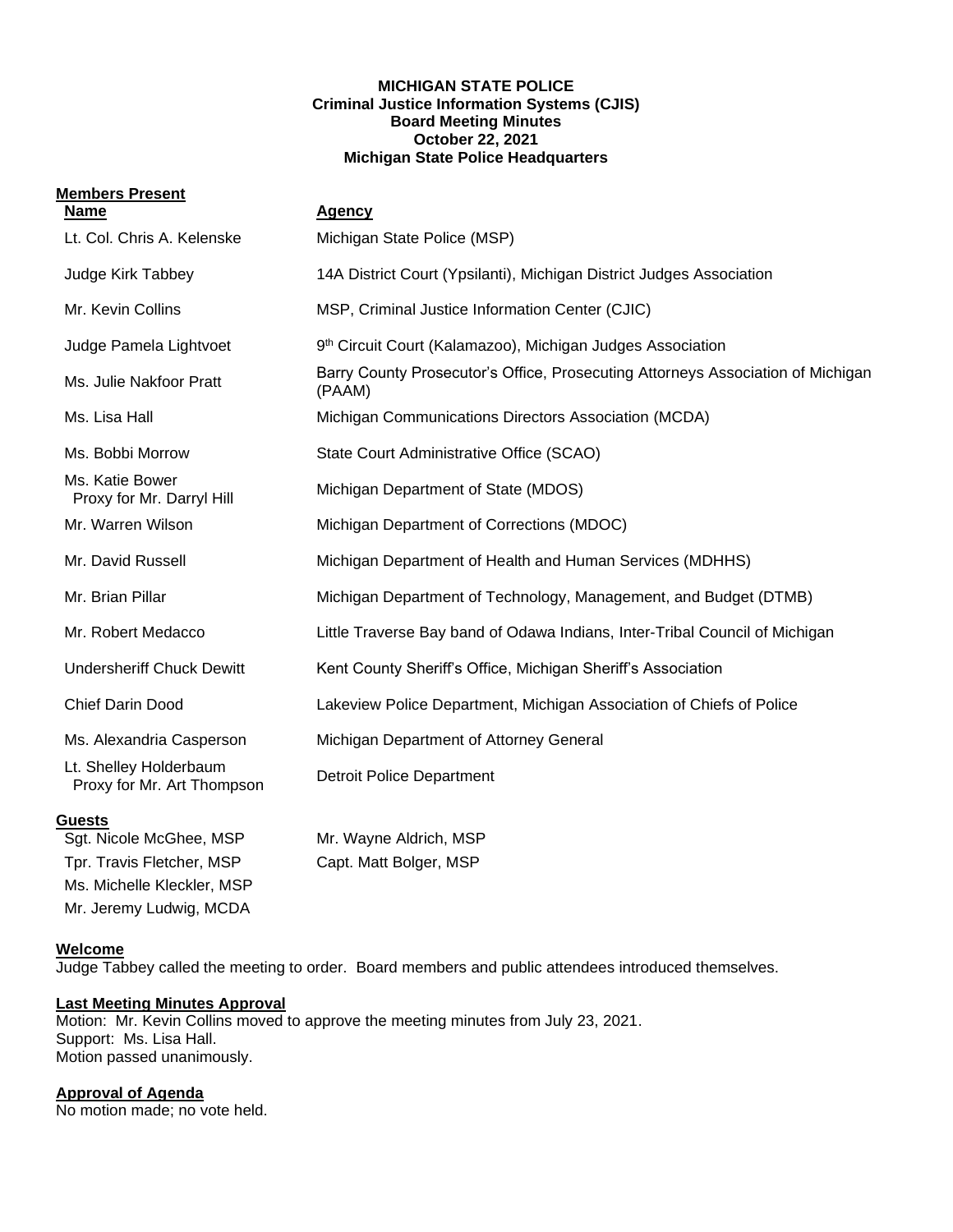#### **Legislative Update (Sergeant McGhee)**

#### **SIGNED INTO LAW:**

Public Acts 78, 79 and 82 of 2021- OWI Set Aside

- Provides for the setting aside of a single OWI 1st Conviction.
- Extends application period from three years to five.

#### **MOVING LEGISLATION:**

- House Bill 4003 CPL Expiration Decriminalization
	- o Allows for civil infraction in lieu of felony CCW for expired CPL
	- o Pending action on the house floor.
- House Bill 5026 911 Act
	- o Sunset extension.
	- o Appropriation to alleviate fee increases.
	- o Voted out of Communications and Technology on 10/20/21.
- House Bill 5368 Court Records
	- $\circ$  Requires that defendants name and date of birth not be redacted from a court record.
	- $\circ$  "record" refers to information of any kind that is recorded in any manner and has been created by the court or filed with the court in accordance with supreme court rules"
- Senate Bill 11 CPL's under the EMA
	- $\circ$  Specify that an executive order issued under the Emergency Management Act (EMA) would not affect a county clerk's duty to issue a concealed pistol license (CPL) or CPL renewal, provide fingerprinting services for the purposes of the law, or provide a personal identification number to an individual so that he or she could submit his or her renewal online.
	- o Passed Senate along party lines- reported from House Committee and has been referred to second reading in the House.

## **LEGISLATION TO WATCH:**

- House Bill 4174 Criminal Justice Data Collection
	- $\circ$  Seeks to establish uniform data collection and reporting system for courts and law enforcement.
	- $\circ$  Tracking and reporting of criminal cases from arrest through final disposition.
- House Bill 4653 Child Abuse Registry (Wyatt's Law)
	- o Senate Bill 371
	- $\circ$  Seeks to establish a registry for individuals convicted of a "child abuse offense."
	- o Senate Bill 371 sent directly to Senate Floor- referred to House Judiciary.
- House Bill 4701 Oral Fluid
	- $\circ$  Permits the use of "other bodily fluid" as evidentiary chemical test for operating while intoxicated
	- $\circ$  First hearing in Judiciary Committee pending vote and recommendation.
- House Bills 4763 and 4764 CPL data on State ID and Driver's Licenses.
	- o Would provide for special decal designation on State ID or Driver's licenses for CPL holders.
	- o At the CPL holder's request.
	- o Style and format of designation determined by MDOS.
	- o MDOS shall require proof of valid CPL.

## **Animal Control Officer Access to LEIN (Mr. Collins)**

Based on the motion from the last meeting, Mr. Collins reported on the updated/clarifying LEIN Operations Manual (LOM) language regarding Animal Control Officers.

#### **New LOM Language:**

Animal Control Officers are allowed access to information obtained from LEIN (criminal justice information) under either of the following circumstances:

• The Animal Control Officer is employed with or under the management control of a criminal justice agency (in accordance with section 5.1.1.4 of the FBI CJIS Security Policy and Rule 28.5201(1)(c) of the Michigan CJIS